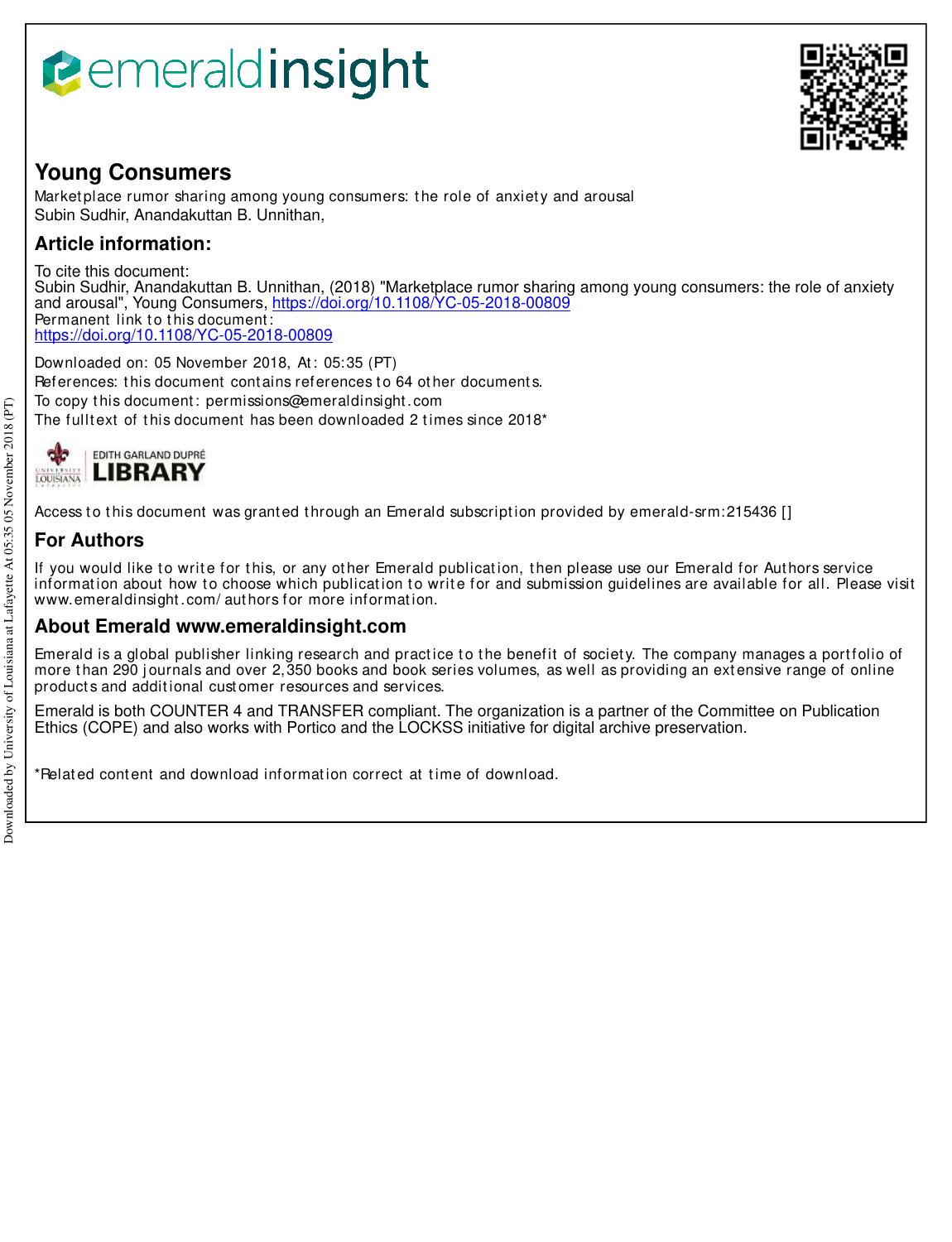## Marketplace rumor sharing among young consumers: the role of anxiety and arousal

Subin Sudhir and Anandakuttan B. Unnithan

#### **Abstract**

Purpose – *This study aims to explore rumor sharing behavior among young consumers by evaluating the role of state anxiety and arousal as fundamental triggers to rumor sharing behavior. This study asserts that young consumers share rumors for emotional regulation and information sharing reasons, and aims to explore rumor sharing dynamics along these factors.*

Design/methodology/approach – *Using established scales, this paper collects data from 394 respondents (age 18-25 years) who are enrolled in engineering or management colleges in India. Using these data, the paper conducts a PLS-SEM-based analysis using SmartPLS 3.0 to establish hypothesized relationships. PROCESS macro (Hayes, 2017) is used in SPSS to assess the role of mediators.*

Findings – *Major findings of the study indicate that young consumers share rumors for emotional regulation and information sharing. State anxiety and arousal were positively associated to the consumers' emotional regulation motivation, as well as their information sharing motivations. The findings illustrate that young consumers share rumors for managing their own emotions, as well as to help others who might be in need for such information. This assertion was further established by the mediating effect of these motivations on the relationship between the consumers' emotions and their intention to share the rumor.*

Research limitations/implications – *It was observed that that young consumers share rumors for emotional regulation and information sharing purpose. This contribution adds to the current research on motivations of rumor sharing. The paper highlights that rumor sharing is an outcome of emotional experiences, thereby contributing to ''why'' rumors are spread in the marketplace.*

Originality/value – *Rumors lack veracity, arise in contexts of uncertainty and influence perceptions, brand credibility and consumer loyalty. Thus it is critical to understand the dynamics of fast propagating rumors in the marketplace. This paper advances the theoretical understanding of the psychological factors driving rumor propagation among young consumers. The paper identifies and establishes the role of fundamental triggers of rumor sharing among young consumers.*

Keywords *Marketing, Anxiety, Arousal, Word of mouth, Rumor* Paper type *Research paper*

#### 1. Introduction

Young consumers frequently engage in word-of-mouth (WOM) communications (Berger, 2014; Procter and Richards, 2002), which include product/service-related chit-chat, fantalk, experience sharing, etc. WOM is defined as "informal communications directed at other consumers about the ownership, usage, or characteristics of particular goods and services and/or their sellers" (Westbrook, 1987). WOM has been established to be extremely important in consumer psychology (Abubakar *et al.*, 2016; Berger, 2014). WOM is also known to play a significant role in shaping behavior and attitudes among young consumers (Needham, 2008; McCasland, 2005; Ting *et al.*, 2011; Procter and Richards, 2002). Unfortunately, a significant part of such WOM is rumor (Dubois *et al.*, 2011). A rumor is defined as "a specific (or topical) proposition for belief, passed along from person to person, usually by word of mouth, without secure standards of evidence being present" DOI 10.11 In the conservation of the method of the conservation of the conservation of the conservation of the conservation of the conservation of the conservation of the conservation of the conservation of the conservat

Subin Sudhir is Assistant Professor at the Indian Institute of Management Indore, Indore, India. Anandakuttan B. Unnithan is Professor at the Indian Institute of Management Kozhikode, Kozhikode, India.

Received 8 May 2018 Revised 11 July 2018 Accepted 30 July 2018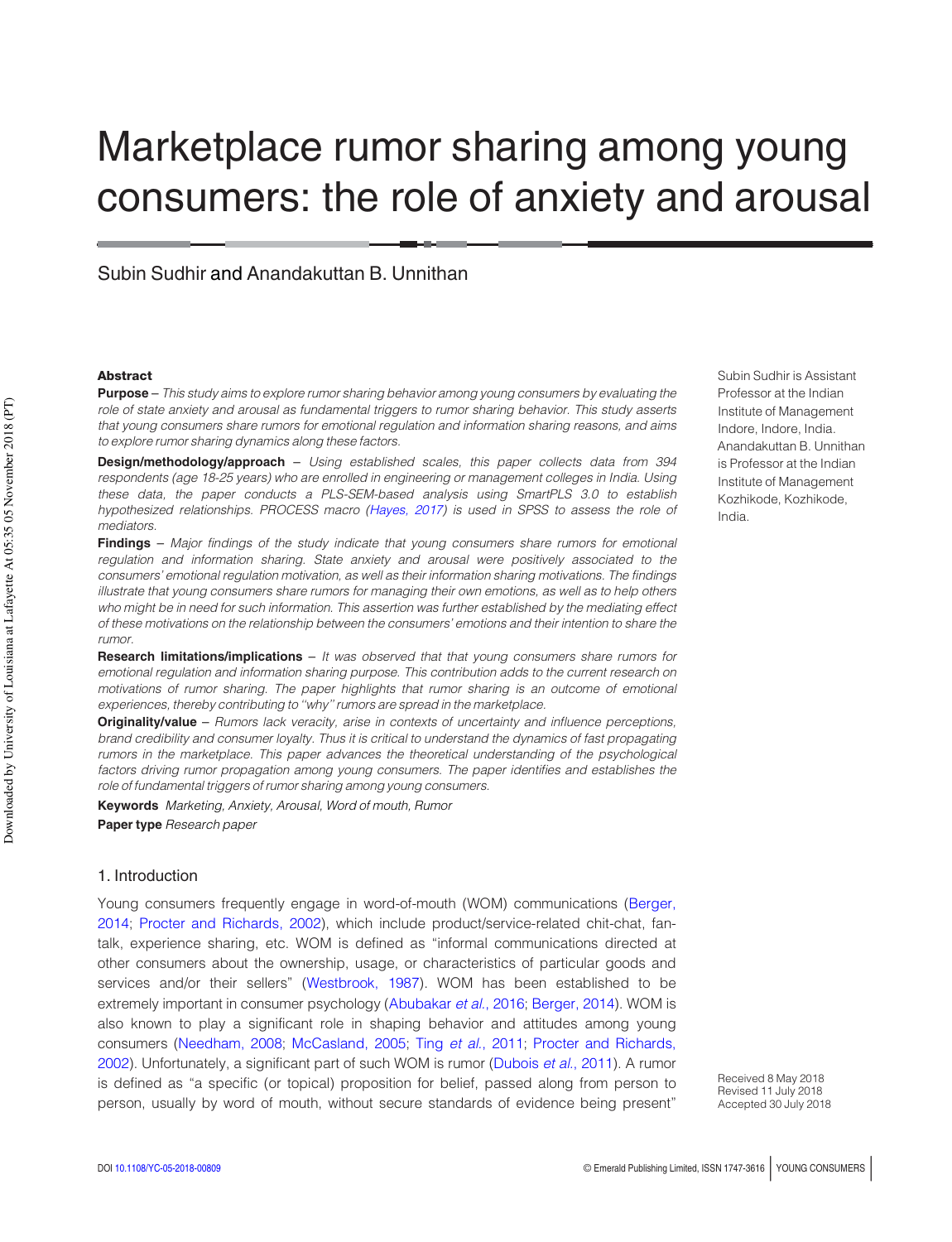(Allport and Postman, 1947). Rumors spread swiftly (Oh *et al.*, 2013) and pose significant risk to marketplace information exchange.

The WOM channel is used by customers to communicate about numerous things. They share consumption experiences, gossip about a new ad, share information, share "fake news" and inadvertently exchange a lot of rumors (Berger, 2014). All such communication, irrespective of their content, is termed as WOM. Rumors are informational statements which lack evidential basis, but are relevant to the customer. It is difficult to often ascertain the element of truth in rumors, thereby making customers uncertain about its veracity (Rosnow, 1991). Rumors are unconfirmed at the time of transmission, but contain valuable information; thus, they are propagated among customers (Chen and Kutan, 2016). Thus, rumors are different from other WOM which can be easily confirmed, such as a product review or service experience. The recent phenomenon of "*fake news*" might seem similar to rumors, but research has established certain subtle difference (Allcott and Gentzkow, 2017).

Despite the lack of certainty associated with rumors, they are known to influence perceptions, brand credibility and consumer loyalty (Kimmel, 2004). In 2008, a rumor about the sudden death of Apple CEO, Steve Jobs, resulted in a loss of \$9bn in market value for Apple (Dubois et al, 2011). The rumor was later found to be untrue, but the damage was done. Such rumors have plagued even the most iconic brands such as Coca-Cola, Procter & Gamble and McDonald's. Thus, it is critical to understand the dynamics of fast propagating rumors, especially among young consumers who engage in WOM communication without authenticating the source and veracity of information. Despite the significance of rumors, there is dearth of studies on the factors driving rumor sharing (Dubois *et al.*, 2011).

This paper explores the role of two psychological factors – state anxiety and arousal – in rumor propagation among young consumers. Rimé (2009) suggested that consumers share 90 per cent of their emotions with others, and Berger and Milkman (2012) found a strong association between emotions and virality of content. Anxiety is considered critical for rumor propagation (Aricat, 2018; Rosnow, 1991), whereas arousal is known to influence interpersonal interaction and WOM (Huang *et al.*, 2017; Berger, 2011). We assert that rumors causing higher anxieties and arousal will be shared more frequently. To explain the role of these emotions, the study suggests that:

- emotional regulation; and
- **Information sharing will be critical motivations of rumor sharing (DiFonzo and Bordia,** 2017).

Thereby, the paper explains the rumor sharing dynamics using emotions and motivations identified from extant literature. The paper collects data from 394 consumers, aging 18-25 years, to conduct a partial least squares-structural equation modeling (PLS-SEM) analysis.

#### 2. Theoretical background and hypotheses

#### 2.1 State anxiety and rumor propagation

Anxiety is defined as "an affective state – acute or chronic – that is produced by, or associated with, apprehension about an impending, potentially disappointing outcome" (Rosnow, 1991). Anxiety is a fundamental trigger to rumor sharing (Jia *et al.*, 2017; DiFonzo and Bordia, 2017). Rumors originate and thrive in situations of uncertainty and ambiguity, which often leads to heightened anxieties. Spielberger (1966) categorized anxiety as state anxiety (A-state) and trait anxiety (A-trait). State anxiety is the emotional state upon encountering external stimuli, whereas trait anxiety explains the anxiety proneness of an individual's personality traits. State anxiety often is a manifestation of potential threat, risk or danger associated with the occurrence of an event described in the rumor (DiFonzo and Bordia, 2017). Rumors elicit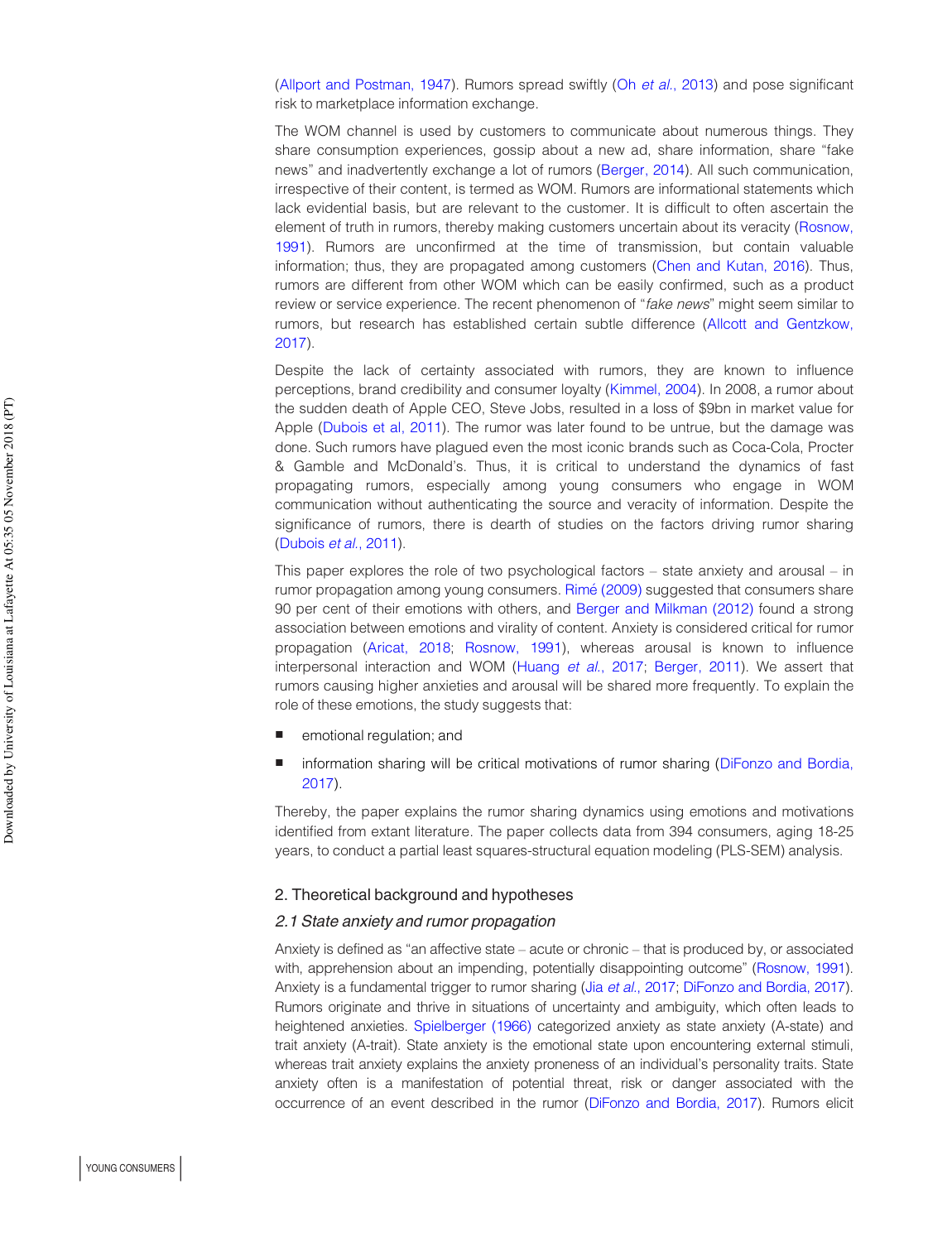feelings of anxiety in the consumers mind because they often illustrate harmful/dangerous events. The rate at which a rumor propagates is illustrated by the amount of anxiety felt by the consumers (Rosnow, 1991), indicating that the more anxious one feels, the more prone he/she would be to share the rumor (Kamins *et al.*, 1997), to manage these anxieties. When young consumers encounter a rumor, they feel high state anxiety, which motivates them to share the rumor and thereby reduce this heightened state anxiety. Recent studies have ascertained the role of anxiety in marketplace behavior among young consumers (Pahlevan Sharif and Yeoh, 2018; Roberts and Roberts, 2012). Hence rumors evoking stronger state anxiety will be shared more often.

#### 2.2 Arousal and rumor propagation

Arousal is "said to occur when an input change produces a measurable incrementing of a physiological or behavioral indicator over a baseline" (Pribram and McGuinness, 1975). Arousal is a continuous state of alertness ranging from sleep (low arousal) through relaxation, alertness and finally excitement (high arousal) (Barrett and Russell, 1998). Low arousal is characterized by relaxation and high arousal by heightened activity (Heilman, 1997). Arousal is often an activating feeling that consumers experiences while encountering a rumor. Studies have identified that arousal leads to greater transmission of WOM (Huang *et al.*, 2017; Berger, 2011; Berger and Milkman, 2012). Berger (2011) reported that arousal increases social transmission of information. Highly aroused state of activation provides support for action (Picard *et al.*, 2016; Davidson, 1993) and often such action is sharing the rumor with others. Young consumers who encounter a highly arousing rumor will share them due to the associated activation mechanisms. Hence rumors that are highly arousing will be shared more often.

#### 2.3 Rumor sharing as emotional regulation

Emotional regulation has been identified as a key motivator for rumor propagation (DiFonzo and Bordia, 2017). We define emotional regulation as the motivation of a consumer to share a rumor to control the emotional experiences arising out of the rumor encounter. Rumor sharing as emotional regulation asserts that sharing a rumor often helps the consumer control extreme emotions elicited by a rumor encounter. Rumor sharing is known to help manage uncertainties and anxieties (Rosnow, 1991). Rumors about uncertain situations concerning important events cause heightened emotions (anxiety or arousal) among consumers (Bordia *et al.*, 2004). Rumors often act as ready-made explanations of ambiguous situations (DiFonzo and Bordia, 2017), thereby helping people to make sense of the situation and controlling these heightened emotions. DiFonzo and Bordia (2017) explained that such emotions are controlled by rumor propagation. Young consumers engage in rumor propagation as a mechanism to make sense of what is happening, and thereby reduce their emotions. In uncertain situations where consumers feel heightened emotions, rumor sharing acts as a mechanism to make sense and get better control. This causes wide transmission of rumors for emotional regulation. Thus this study hypothesizes: **EVALUATION** According to the manufacture of the manufacture at the manufacture of the manufacture at  $\approx 20$ . The propose that the manufacture at Lafayette At 10:35 The propose that at Lafayette At 10:35 05 November 201

*H1*. While encountering a rumor, the consumer's emotional regulation motivation will be positively related to their intention to share the rumor.

Extant literature has suggested that rumors are shared as a mechanism to manage anxieties (Zhu and Smith, 2016; Pezzo and Beckstead, 2006). DiFonzo and Bordia (2017) highlighted that rumor sharing helps manage dissonance and thereby anxieties. Rumors about harmful events create anxiety among consumers. Such anxieties are controlled by consumers by sharing the rumor (Rosnow, 1991). Hence, it can be asserted that rumors that cause higher state anxieties will be shared more frequently, as they help in emotional regulation. Thus the study hypothesizes: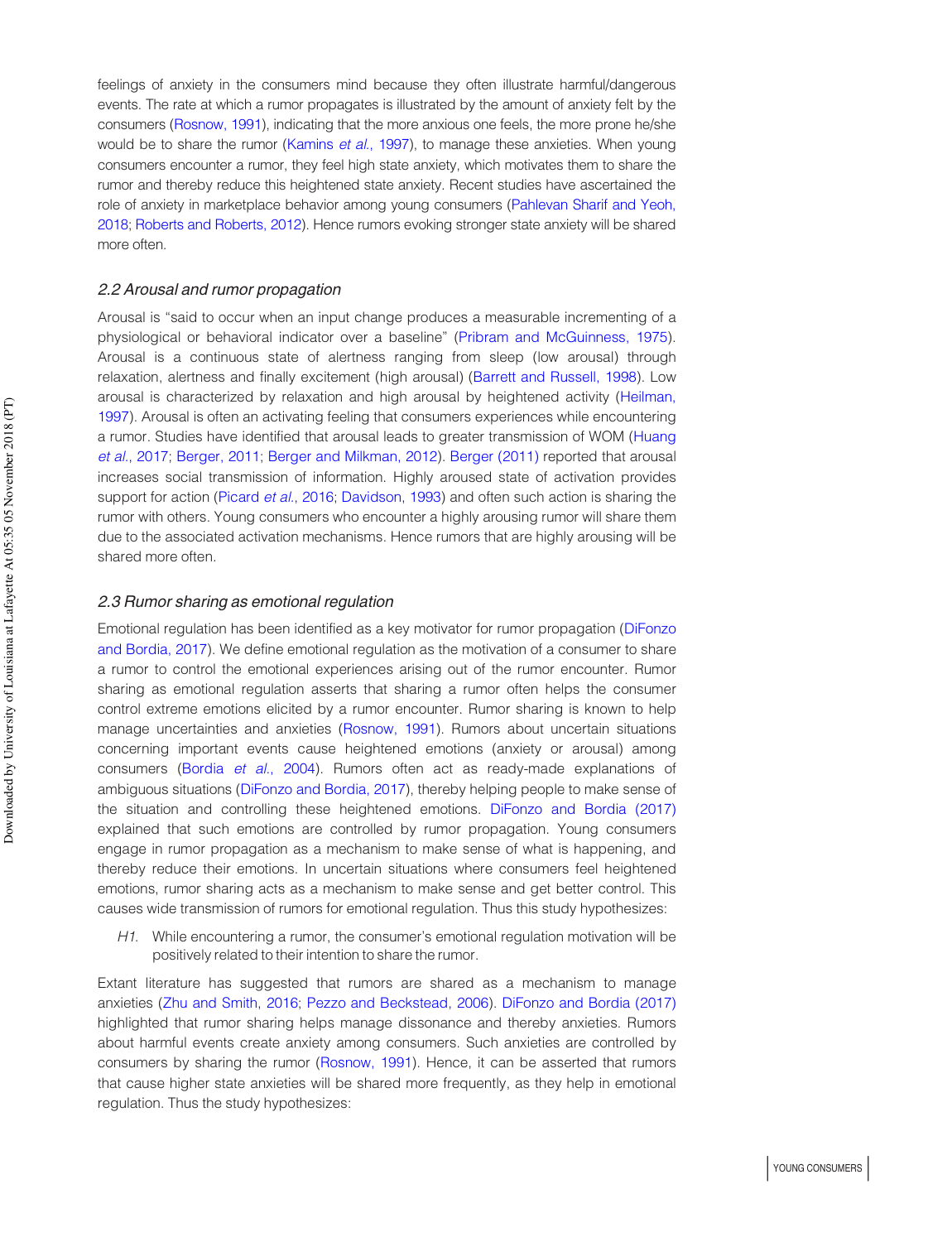- *H2*. State anxiety experienced while encountering a rumor will be positively related to the consumer's emotional regulation motivation of rumor sharing.
- *H2a*. While encountering a rumor, the consumer's emotional regulation motivation will mediate the relationship between experienced state anxiety and their intention to share the rumor.

Berger (2011) identified that arousal leads to greater sharing of WOM. Behavioral activation is an outcome of arousal felt by an individual. Pribram and McGuinness (1975) suggested that arousal is an energized state, whereas activation is the task-related mobilization of arousal, often leading to interpersonal communication. Berger and Milkman (2012) highlighted that WOM sharing is related to the arousal experience by individuals. They suggested that novelty, surprise and awe are factors that lead to sharing of content. It has been established in extant literature that arousing content is shared more often among consumer s (Yang and Wang, 2015, Feitosa and Botelho, 2017). We assert that such sharing is because consumers feel a need to control this arousal. Thus, arousal-oriented action can be assumed to regulate the temporary state of disequilibrium caused by arousing content of the rumor. Consumers will share arousing rumors to manage these heightened emotions. Thus the study hypothesizes:

- *H3*. Arousal experienced while encountering a rumor will be positively related to the consumer's emotional regulation motivation of rumor sharing.
- *H3a*. While encountering a rumor, the consumers' emotional regulation motivation will mediate the relationship between experienced arousal and their intention to share the rumor.

#### 2.4 Rumor as information sharing

Information sharing motivation is another key motivator for rumor propagation (DiFonzo and Bordia, 2017). We define information sharing as the motivation of consumers to share rumors to communicate the information contained in the rumor. Rumors as often shared for the information contained in them (Oh *et al.*, 2013; Zhao *et al.*, 2016). Rumors arise in situations where there is lack of information and sharing them might be useful to the recipient. It could also add to the consumer's social acceptance for having shared the information (DiFonzo and Bordia, 2017). Research has asserted that people share rumors as it is likely to be of use to the recipient (Weenig *et al.*, 2001). Often such rumor sharing is for altruistic reasons (Stevens and Fiske, 1995). Berger and Milkman (2012) suggested that people share content because it contains useful information. Hence it can be understood that consumers share rumors because they can be used as useful information by recipients. The study asserts that rumor sharing is a mechanism of information sharing. Thus the study hypothesizes:

*H4*. While encountering a rumor, the consumers' information sharing motivation will be positively related to their intention to share the rumor.

It is known that consumers share messages because of altruistic reasons (to help others) (Berger, 2014). Rumors that increase state anxiety would account for altruistic behavior or to help others make wiser choices (Sundaram *et al.*, 1998). Studies have shown that WOM is shared as helpful information (Hennig-Thurau *et al.*, 2004). Consumers who find a rumor to be anxiety provoking (due to potentially harmful information) might share the rumor with others as a mechanism to keep others safe. Literature suggests that anxiety provoking rumor sharing is done to inform others of some impending danger (Weenig *et al.*, 2014; Weenig *et al.*, 2001). Rumors causing heightened anxieties will be perceived as harmful for self and others, and such rumors will then be shared to inform others about an impending threat or danger. Thus this study hypothesizes: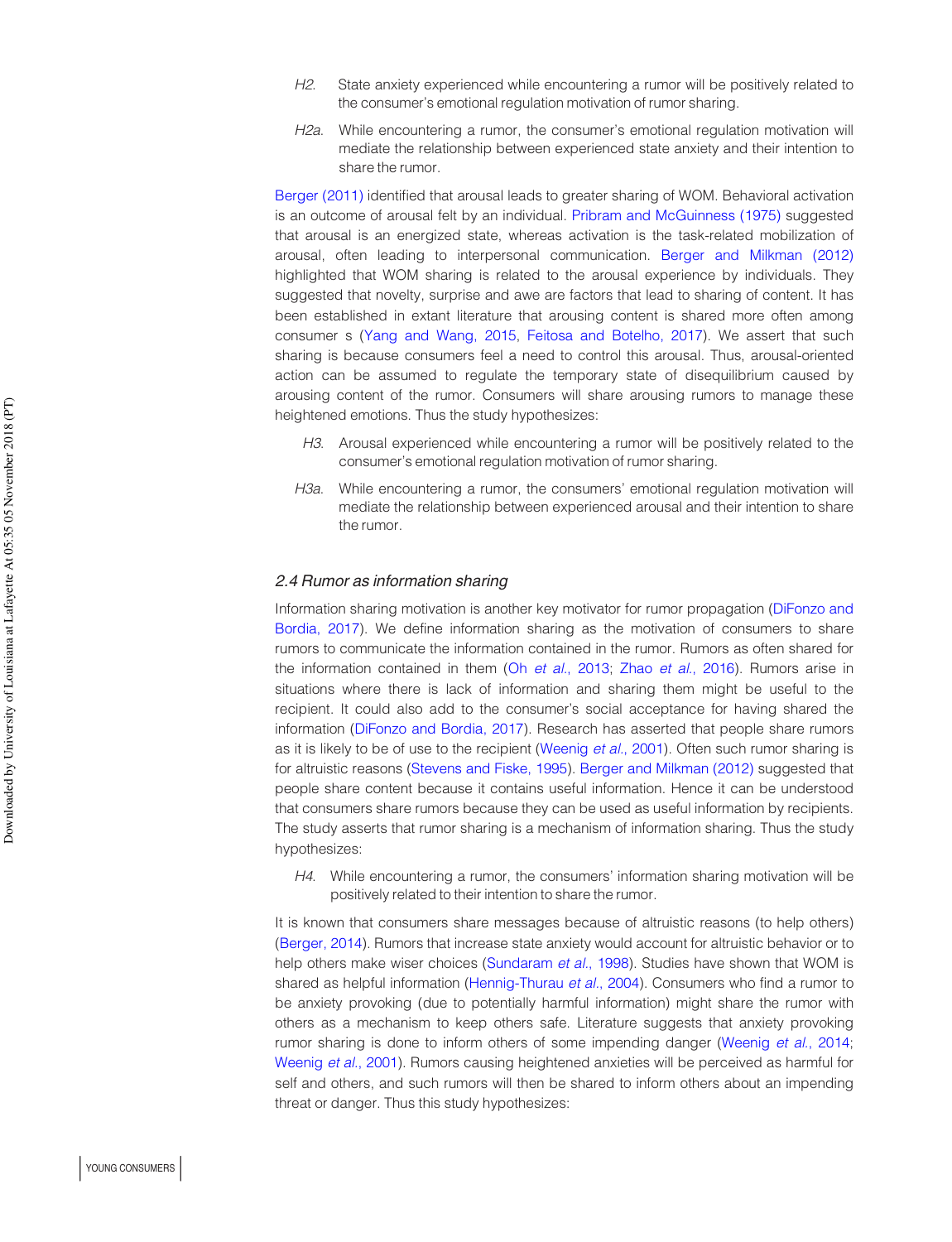- *H5*. State anxiety experienced while encountering a rumor will be positively related to the consumer's information sharing motivation of rumor sharing.
- *H5a*. While encountering a rumor, the consumers' information sharing motivation will mediate the relationship between experienced state anxiety and their intention to share the rumor.

Weingarten and Berger (2017), and Berger and Schwartz (2011) highlighted that arousing, entertaining, interesting and surprising content gets shared more often. Such content is shared more often because of its ability to arouse the consumer and generate activation (Berger and Milkman, 2012). Arousing content would become a good conversation, topic as it provides social currency (Hughes, 2005). Thus arousal can lead to rumor transmission as it contains information which is entertaining, intriguing as well as the novel (Berger, 2011). Furthermore, people get aroused by the distress of others, which will lead to altruism (Piliavin *et al.*, 1982). Such behavior is an outcome of "empathic arousal" (Hoffman, 1981). Encountering a rumor that is potentially harmful will drive empathetic arousal, which in turn could motivate information sharing (Dovidio *et al.*, 2017). Hence, for both interesting and stressful rumors, arousal can lead to sharing of the rumor as information. Thus this study hypothesizes:

- *H6*. Arousal experienced while encountering a rumor will be positively related to the consumer's information sharing motivation of rumor sharing.
- *H6a*. While encountering a rumor, the consumers' information sharing motivation will mediate the relationship between experienced arousal and their intention to share the rumor.

#### 3. Research methodology

Data for empirical investigation were collected from engineering and management students in India. The respondents belonged to 18-25 years age group and 54.5 per cent of the sample was men. The study used a convenient sampling method, wherein students were intercepted in their campuses during break sessions and requested to participate in the study. A total of six major Indian universities were visited for collecting data. The respondents were each given a paper–pencil questionnaire and were pursued to participate in the study, without any monetary rewards. The questionnaire started with a rumor message which respondents had to read. Eight such rumor messages were assigned randomly to respondents, all rumors were adapted from rumors that had circulated in the marketplace and evaluated by a panel of academic experts. Internet archives (www.snopes.com/www.hoax-slayer.com) were used to identify the initial pool of rumors. After having read the rumor, participants now had to respond to items capturing their state anxiety, arousal and intention to share the rumor. Having completed the part of the questionnaire on intention to share, the respondents were then required to answer whether emotional regulation or information sharing was an important motivator in their decision to share the rumor. This order was key to ensure that the motivation items did not bias the respondent's intention to share. A total of 394 useful responses were collected from students. The sample size  $(n = 394)$  was adequately larger than the criterion mentioned by Hair *et al*. (2014): From the consultance of the consultance of the consultance of the consultance of the consultance of the consultance of Louisiana at Lafayette At Disc and the Consultance of Louisiana at Lafayette At  $\frac{1}{2}$  S. The metho

- $\blacksquare$  based on a minimum expected  $R^2$  of 0.1, test significance level at 1 per cent and a maximum complexity of 2 (as in the hypothesized model);
- based on the ten-times rule (Barcelay *et al.*, 1995); and
- based on statistical power analysis as suggested by Cohen (1992), which was tested using G\*power software.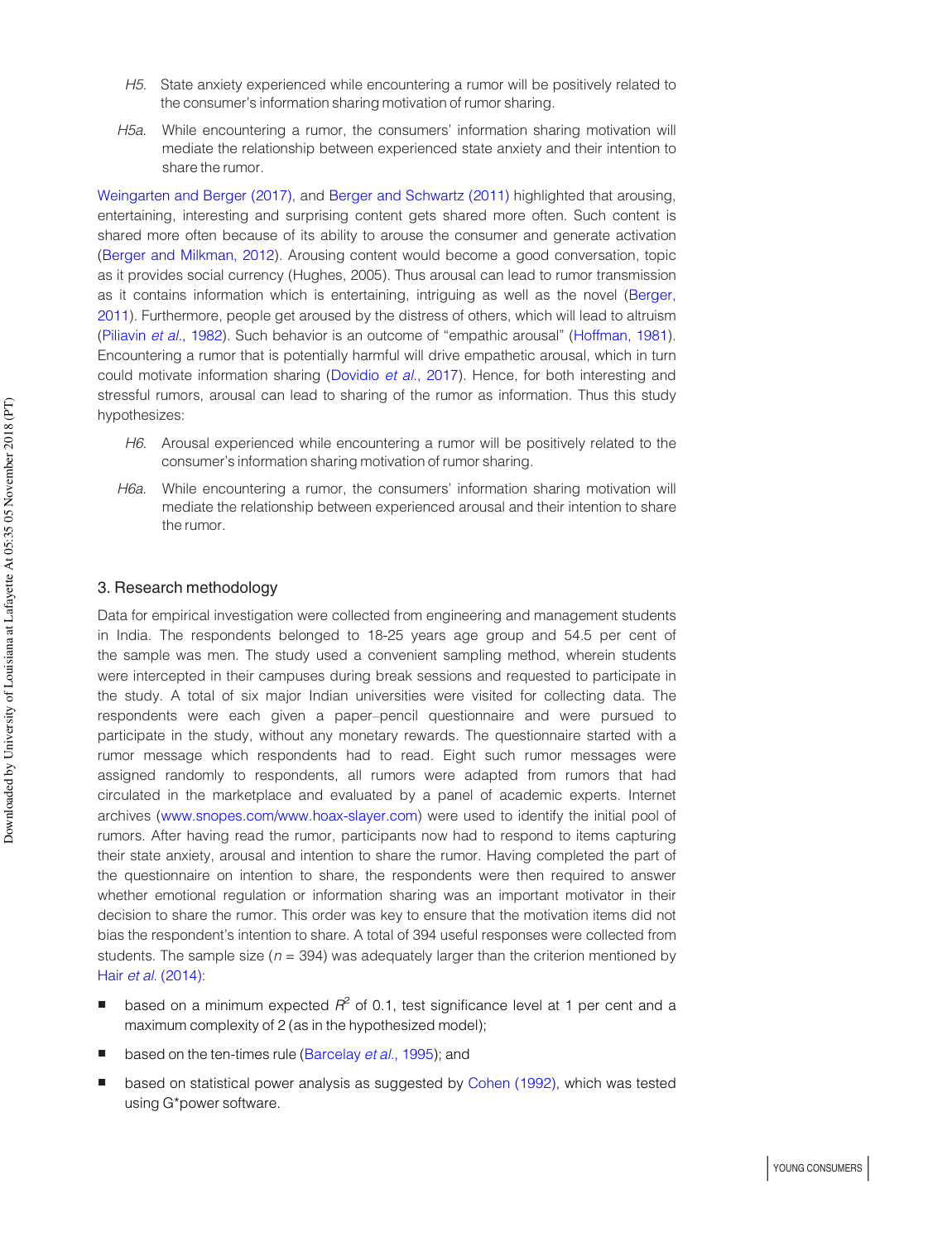#### 3.1 Measures used

State anxiety was measured using six items adapted from Marteau and Bekker (1992). The state anxiety measures were based on a shorter version of the STAI. Items measured the extent to which the consumer felt anxious after reading the message. State anxiety was measured on a four-point Likert scale as originally proposed by Marteau and Bekker (1992) (1 – strongly disagree and 4 – strongly agree).

Arousal was measured using four items adapted from Mehrabian and Russell (1974). Items measured the extent to which the consumer was feeling aroused after reading the rumor. The items were measured using a four-point Likert scale  $(1 -$  strongly disagree and  $4$ strongly agree).

Measures for emotional regulation motivation and information sharing motivation were adapted from Sudhir and Unnithan (2014) and measured using a four-point Likert scale (1 strongly disagree and 4 – strongly agree). Emotional regulation motivation was measured using six items that measured the consumer's motivation to share the rumor to manage their emotions after reading the rumor. Information sharing motivation was measured using five items which captured their motivation to share the rumor for altruistic reasons. Intention to share was measured using four items which measured the consumer's intention to share the rumor with family members, friends, on social media and on internet forums.

|                                                            | Table I provides details of all items used in the study for measuring respective constructs.<br>The study modified the original Likert scale format used for arousal, intention to share,<br>emotional regulation motivation and information sharing motivation and used a consistent |                |            |       |
|------------------------------------------------------------|---------------------------------------------------------------------------------------------------------------------------------------------------------------------------------------------------------------------------------------------------------------------------------------|----------------|------------|-------|
| Table I Reliability and validity indices                   |                                                                                                                                                                                                                                                                                       |                |            |       |
| Constructs and items                                       |                                                                                                                                                                                                                                                                                       | Outer loadings | <b>AVE</b> | CR    |
| State anxiety                                              |                                                                                                                                                                                                                                                                                       |                | 0.543      | 0.875 |
| 1                                                          | After reading the above message I feel calm*                                                                                                                                                                                                                                          | 0.710          |            |       |
| $\overline{c}$                                             | After reading the above message I am tense                                                                                                                                                                                                                                            | 0.838          |            |       |
| 3                                                          | After reading the above message I feel upset                                                                                                                                                                                                                                          | 0.824          |            |       |
| 4                                                          | After reading the above message I am relaxed*                                                                                                                                                                                                                                         | 0.710          |            |       |
| 5                                                          | After reading the above message I feel content*                                                                                                                                                                                                                                       | 0.520          |            |       |
| 6                                                          | After reading the above message I am worried                                                                                                                                                                                                                                          | 0.771          |            |       |
| Arousal                                                    |                                                                                                                                                                                                                                                                                       |                | 0.518      | 0.811 |
| $\mathbf{1}$                                               | After reading the above message I feel stimulated                                                                                                                                                                                                                                     | 0.758<br>0.702 |            |       |
| $\overline{c}$                                             | After reading the above message I am excited                                                                                                                                                                                                                                          | 0.703          |            |       |
| 3<br>After reading the above message I feel alert<br>4     | After reading the above message I am active                                                                                                                                                                                                                                           | 0.715          |            |       |
| Emotional regulation motivation                            |                                                                                                                                                                                                                                                                                       |                | 0.550      | 0.880 |
| I will feel relaxed after sharing this message             |                                                                                                                                                                                                                                                                                       | 0.670          |            |       |
| $\mathbf{1}$<br>$\mathbf{2}$                               | I am worried about others and sharing this message will help keep them safe                                                                                                                                                                                                           | 0.688          |            |       |
| $\ensuremath{\mathsf{3}}$                                  | Sharing this message will make me feel in control of the situation                                                                                                                                                                                                                    | 0.775          |            |       |
| $\overline{\mathcal{L}}$                                   | Sharing this message will create a pleasant mood in me                                                                                                                                                                                                                                | 0.829          |            |       |
| 5                                                          | Sharing this message will make me feel confident                                                                                                                                                                                                                                      | 0.739          |            |       |
| 6                                                          | I am motivated to share this message and reduce my anxiety regarding the product                                                                                                                                                                                                      | 0.739          |            |       |
| Information sharing motivation                             |                                                                                                                                                                                                                                                                                       |                | 0.576      | 0.868 |
| $\mathbf{1}$<br>I will share this message to inform others |                                                                                                                                                                                                                                                                                       | 0.510          |            |       |
| $\overline{c}$                                             | I will share this message as it will be useful to others                                                                                                                                                                                                                              | 0.868          |            |       |
| 3                                                          | By sharing the above message I will be able to help others make wise choices                                                                                                                                                                                                          | 0.854          |            |       |
| 4                                                          | I will share this message to get feedback on the message                                                                                                                                                                                                                              | 0.792          |            |       |
| 5                                                          | I will be able to help others by sharing this message                                                                                                                                                                                                                                 | 0.714          |            |       |
| Intention to share                                         |                                                                                                                                                                                                                                                                                       |                | 0.540      | 0.822 |
| 1                                                          | I will share the above message with my immediate family members                                                                                                                                                                                                                       | 0.827          |            |       |
| $\overline{c}$                                             | I will share the above message with my friends                                                                                                                                                                                                                                        | 0.815          |            |       |
| 3                                                          | I will share the above message on social media                                                                                                                                                                                                                                        | 0.672          |            |       |
| 4                                                          | I will share the above message on public review websites                                                                                                                                                                                                                              | 0.602          |            |       |
| Note: *Reverse coded items                                 |                                                                                                                                                                                                                                                                                       |                |            |       |
|                                                            |                                                                                                                                                                                                                                                                                       |                |            |       |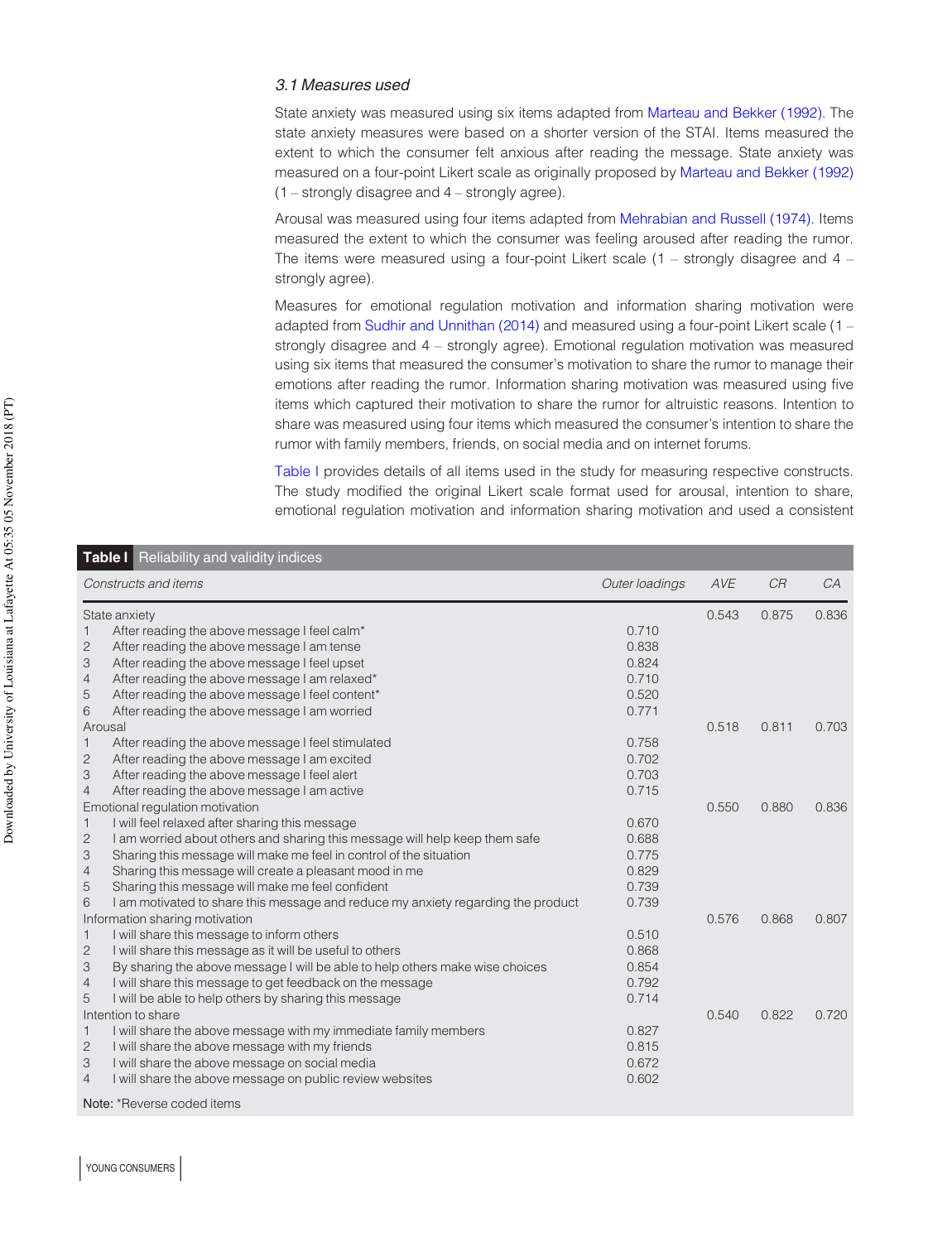four-point Likert scale format. The rationale for this modification was to eliminate response sets (Chang, 1994) which were found in prior pilot samples. It is well documented that using even pint Likert scale formats eliminates the confounding effect of response sets without influencing scale reliability and validity (Nunnally and Bernstein, 1967; Chang, 1994).

#### 4. Data analysis

PLS-SEM (SmartPLS 3.1) was used to analyze the data. PLS-SEM is a well-accepted method in the marketing scholarship (Hair *et al.*, 2014). Data analysis was conducted in two parts. The first part focused on establishing reliability and validity of the data. The second part involved testing of hypotheses. The following sections explain these methods in detail.

#### 4.1 Reliability and validity

Reliability of the measures was established by evaluating Cronbach's alpha (CA) and composite reliability (CR) values. Table I shows the CA and CR values for all constructs. It was observed that all CA values were well above 0.7, and all CR values were well above 0.8; thus establishing reliability of the measures (Hair *et al.*, 2014).

#### 4.2 Hypotheses tests

|                                                                                   | 0.8; thus establishing reliability of the measures (Hair et al., 2014).                                                                                                                                                                                                                                                                                                                                                                                                                                                                                                                                                                                                                                                                                                                                                                                                                                                  |                                                                    |                                                              |                                                              |                                            |                                       |
|-----------------------------------------------------------------------------------|--------------------------------------------------------------------------------------------------------------------------------------------------------------------------------------------------------------------------------------------------------------------------------------------------------------------------------------------------------------------------------------------------------------------------------------------------------------------------------------------------------------------------------------------------------------------------------------------------------------------------------------------------------------------------------------------------------------------------------------------------------------------------------------------------------------------------------------------------------------------------------------------------------------------------|--------------------------------------------------------------------|--------------------------------------------------------------|--------------------------------------------------------------|--------------------------------------------|---------------------------------------|
|                                                                                   | To establish convergent validity of the model, Hair et al. (2014) suggested that average<br>variance extracted (AVE) for each construct must be above the minimum threshold of 0.5.<br>Table I shows that the AVE values are above the required threshold of 0.5 (Hair et al, 2014,<br>Fornell and Larcker, 1981). Furthermore, the factor loadings of each item (reported in Table<br>I) were adequate to establish convergent validity (Hair et al., 2010).                                                                                                                                                                                                                                                                                                                                                                                                                                                            |                                                                    |                                                              |                                                              |                                            |                                       |
| Downloaded by University of Louisiana at Lafayette At 05:35 05 November 2018 (PT) | Discriminant validity of the model was assessed by comparing the square root of AVE and<br>inter-construct correlations (Fornell and Larcker, 1981). To establish discriminant validity,<br>the square root of AVE must be greater than all inter-construct correlations. Table II reports<br>the square root of AVE (across the diagonal) and the inter-construct correlations, which<br>satisfies the Fornell-Larcker criterion (Fornell and Larcker, 1981). Discriminant validity was<br>also tested using the Heterotrait-Monotrait ratio of correlations (HTMT) criterion (Henseler<br>et al., 2015), which suggests a maximum threshold of 0.9 to establish discriminant validity.<br>Table II reports the HTMT (maximum) values for each construct, and all values are within the<br>0.9 threshold. Thus the scales display adequate reliability and validity indices to proceed to<br>evaluating the hypotheses. |                                                                    |                                                              |                                                              |                                            |                                       |
|                                                                                   | 4.2 Hypotheses tests                                                                                                                                                                                                                                                                                                                                                                                                                                                                                                                                                                                                                                                                                                                                                                                                                                                                                                     |                                                                    |                                                              |                                                              |                                            |                                       |
|                                                                                   | The analyses of hypotheses tests were conducted using bootstrapping with 1,000<br>resamples (Chin, 1998) to ensure that the significance values could be ascertained using<br>PLS-SEM.                                                                                                                                                                                                                                                                                                                                                                                                                                                                                                                                                                                                                                                                                                                                   |                                                                    |                                                              |                                                              |                                            |                                       |
|                                                                                   | To assess the goodness of the model, we initially examined the $R^2$ values. The model<br>yielded acceptable $R^2$ values for emotional regulation motivation ( $R^2$ = 0.119), information                                                                                                                                                                                                                                                                                                                                                                                                                                                                                                                                                                                                                                                                                                                              |                                                                    |                                                              |                                                              |                                            |                                       |
|                                                                                   | <b>Discriminant validity</b><br>Table II                                                                                                                                                                                                                                                                                                                                                                                                                                                                                                                                                                                                                                                                                                                                                                                                                                                                                 |                                                                    |                                                              |                                                              |                                            |                                       |
|                                                                                   | Variables                                                                                                                                                                                                                                                                                                                                                                                                                                                                                                                                                                                                                                                                                                                                                                                                                                                                                                                | State anxiety                                                      | Arousal                                                      | Emotional regulation<br>motivation                           | Information sharing<br>motivation          | Intention to share                    |
|                                                                                   | State anxiety<br>Arousal<br>Emotional regulation motivation<br>Information sharing motivation<br>Intention to share<br><b>HTMT</b>                                                                                                                                                                                                                                                                                                                                                                                                                                                                                                                                                                                                                                                                                                                                                                                       | $0.737^{\rm a}$<br>0.121<br>0.298<br>0.315<br>0.347<br>$0.410^{b}$ | $0.720^{a}$<br>0.210<br>0.307<br>0.276<br>0.390 <sup>b</sup> | $0.742^{\mathrm{a}}$<br>0.571<br>0.553<br>0.704 <sup>b</sup> | $0.759^{a}$<br>0.675<br>0.829 <sup>b</sup> | $0.735^{\rm a}$<br>0.829 <sup>b</sup> |
|                                                                                   | Notes: <sup>a</sup> Square root of AVE displayed along the diagonal; <sup>b</sup> Highest HTMT values reported for each construct                                                                                                                                                                                                                                                                                                                                                                                                                                                                                                                                                                                                                                                                                                                                                                                        |                                                                    |                                                              |                                                              |                                            |                                       |
|                                                                                   |                                                                                                                                                                                                                                                                                                                                                                                                                                                                                                                                                                                                                                                                                                                                                                                                                                                                                                                          |                                                                    |                                                              |                                                              |                                            |                                       |
|                                                                                   |                                                                                                                                                                                                                                                                                                                                                                                                                                                                                                                                                                                                                                                                                                                                                                                                                                                                                                                          |                                                                    |                                                              |                                                              |                                            | YOUNG CONSUMERS                       |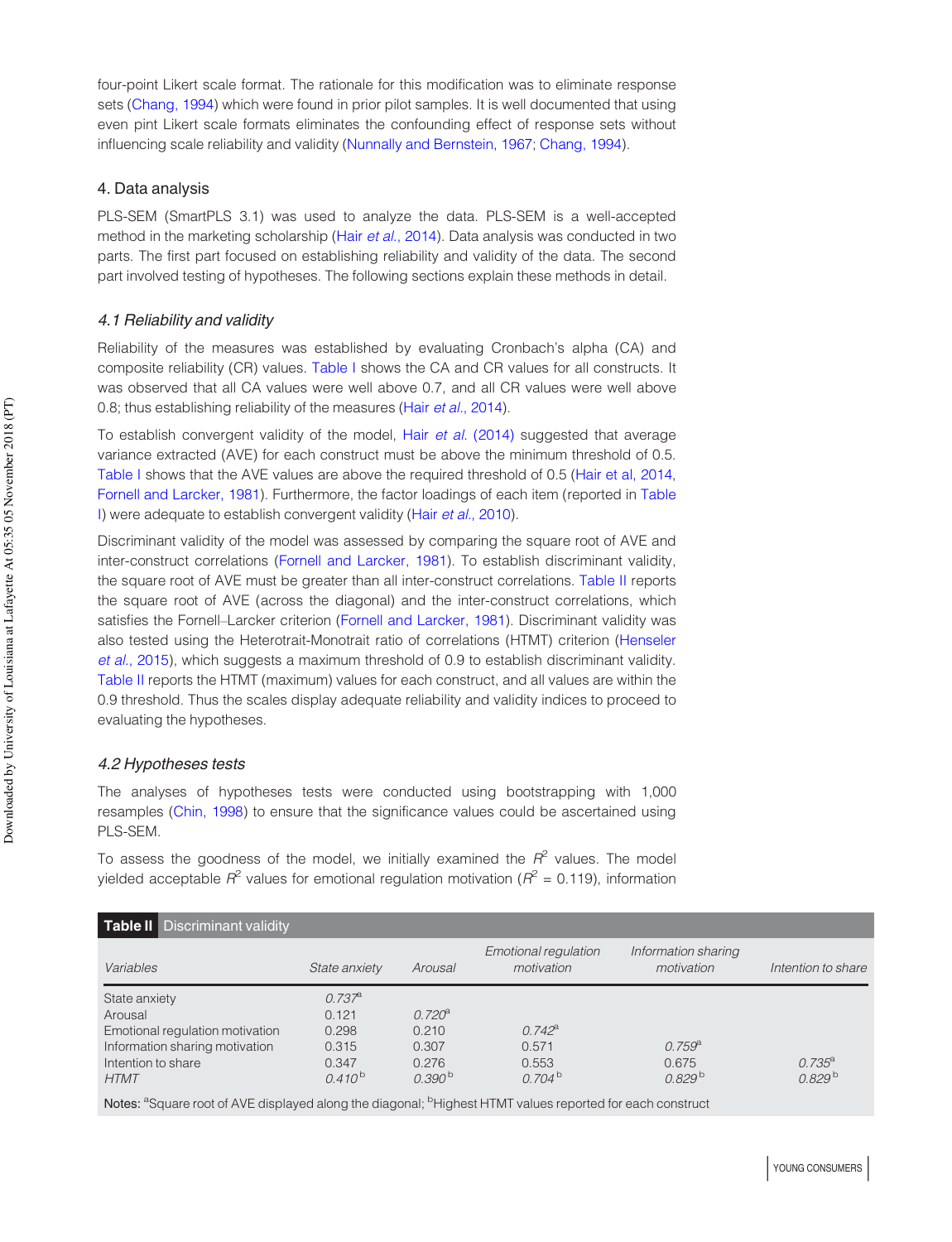sharing motivation ( $R^2$  = 0.173) and intention to share ( $R^2$  = 0.497). The predictive relevance of the model was assessed using the Stone–Geisser's  $Q^2$  value (Geisser, 1974; Stone, 1974), after using blindfolding methods (Hair *et al.*, 2014). The Stone-Geisser's Q<sup>2</sup> values are required to be greater than zero for adequate predictive relevance. Emotional regulation motivation ( $Q^2$  = 0.061), information sharing motivation ( $Q^2$  = 0.096) and intention to share ( $Q^2$  = 0.260) displayed adequate  $Q^2$  values. Cohen's effect size ( $\ell^2$ ) values indicate the effect of each exogenous variable in the model (Cohen, 1988). All  $f^2$  values were well above the minimum threshold of 0.2 as prescribed by Cohen (1988). Table III provides a summary of the hypothesis tests and the effect sizes ( $f$ ) for each path in the PLS-SEM model.

All six hypotheses tested using the PLS-SEM model were supported. *H1* states the positive influence of young consumer's emotional regulation motivation on their intention to share the rumor, which found significant support from the analysis ( $H1$ ;  $\beta = 0.273***$ ). It was also established that state anxiety ( $H2$ ;  $\beta$  = 0.277\*\*\*) and arousal ( $H3$ ;  $\beta$  = 0.176\*\*\*) are both significantly associated to the consumer's emotional regulation motivation. *H4* states that consumer's information sharing motivation will positively influence their intention to share the rumor, which was also established ( $H4$ ;  $\beta = 0.533$ \*\*\*). State anxiety ( $H5$ ;  $\beta = 0.282$ \*\*\*) and arousal ( $H6$ ;  $\beta$  = 0.273\*\*\*) were found to positively influence the consumer's information sharing motivation. In sum, all hypotheses under this section of analysis found support as hypothesized. Figure 1 provides the conceptual model and results of PLS-SEM analysis.

| To investigate the mediation hypotheses (H2a, H3a, H5a and H6a), separate analysis was<br>conducted using PROCESS macro (Hayes, 2017) in SPSS. The PLS-SEM mediation<br>analysis is inadequate in proving individual mediation effects from the multiple mediator<br>model. Preacher and Hayes (2008) suggested that for multiple mediator models,<br>bootstrapping must be used to overcome the multivariate normality assumption imposed by<br>Sobel (1982) test. Table IV captures the results of mediation analysis. The bootstrapped<br>indirect effect of a variable is significant if the 95 per cent confidence intervals (CI) do not<br>Table III Results of PLS-SEM analysis and hypotheses tests<br>$\mathfrak{f}^2$<br><b>Hypothesis</b><br>Standard $\beta$<br><b>SE</b><br>t-statistic<br>p-value<br>Emotional regulation motivation $\rightarrow$ Intention to share the rumor<br>Н1<br>0.083<br>0.273<br>0.047<br>5.296<br>0.000<br>H2<br>State anxiety $\rightarrow$ Emotional regulation motivation<br>0.086<br>0.277<br>0.046<br>5.966<br>0.000<br>0.035<br>HЗ<br>Arousal $\rightarrow$ Emotional regulation motivation<br>0.176<br>0.047<br>3.743<br>0.000<br>Information sharing motivation $\rightarrow$ Intention to share the rumor<br>0.381<br>0.533<br>0.041<br>H4<br>13.006<br>0.000<br>Supported<br>State anxiety $\rightarrow$ Information sharing motivation<br>0.095<br>0.282<br>0.044<br>6.383<br>0.000<br>H5<br>H <sub>6</sub><br>Arousal $\rightarrow$ Information sharing motivation<br>0.089<br>0.273<br>0.046<br>5.929<br>0.000<br>Conceptual model and hypotheses<br>Figure 1 | Emotional<br>H2<br><b>State Anxiety</b><br>Regulation<br>Motivation<br>H <sub>3</sub><br>Hl | rumor, which was also established (H4; $\beta = 0.533***$ ). State anxiety (H5; $\beta = 0.282***$ ) and<br>arousal (H6; $\beta$ = 0.273***) were found to positively influence the consumer's information<br>sharing motivation. In sum, all hypotheses under this section of analysis found support as<br>hypothesized. Figure 1 provides the conceptual model and results of PLS-SEM analysis. |  |  |                        |
|---------------------------------------------------------------------------------------------------------------------------------------------------------------------------------------------------------------------------------------------------------------------------------------------------------------------------------------------------------------------------------------------------------------------------------------------------------------------------------------------------------------------------------------------------------------------------------------------------------------------------------------------------------------------------------------------------------------------------------------------------------------------------------------------------------------------------------------------------------------------------------------------------------------------------------------------------------------------------------------------------------------------------------------------------------------------------------------------------------------------------------------------------------------------------------------------------------------------------------------------------------------------------------------------------------------------------------------------------------------------------------------------------------------------------------------------------------------------------------------------------------------------------------------------------------------------------------------------------------------------|---------------------------------------------------------------------------------------------|---------------------------------------------------------------------------------------------------------------------------------------------------------------------------------------------------------------------------------------------------------------------------------------------------------------------------------------------------------------------------------------------------|--|--|------------------------|
|                                                                                                                                                                                                                                                                                                                                                                                                                                                                                                                                                                                                                                                                                                                                                                                                                                                                                                                                                                                                                                                                                                                                                                                                                                                                                                                                                                                                                                                                                                                                                                                                                     |                                                                                             |                                                                                                                                                                                                                                                                                                                                                                                                   |  |  |                        |
|                                                                                                                                                                                                                                                                                                                                                                                                                                                                                                                                                                                                                                                                                                                                                                                                                                                                                                                                                                                                                                                                                                                                                                                                                                                                                                                                                                                                                                                                                                                                                                                                                     |                                                                                             |                                                                                                                                                                                                                                                                                                                                                                                                   |  |  |                        |
|                                                                                                                                                                                                                                                                                                                                                                                                                                                                                                                                                                                                                                                                                                                                                                                                                                                                                                                                                                                                                                                                                                                                                                                                                                                                                                                                                                                                                                                                                                                                                                                                                     |                                                                                             |                                                                                                                                                                                                                                                                                                                                                                                                   |  |  | Decision               |
|                                                                                                                                                                                                                                                                                                                                                                                                                                                                                                                                                                                                                                                                                                                                                                                                                                                                                                                                                                                                                                                                                                                                                                                                                                                                                                                                                                                                                                                                                                                                                                                                                     |                                                                                             |                                                                                                                                                                                                                                                                                                                                                                                                   |  |  | Supported<br>Supported |
|                                                                                                                                                                                                                                                                                                                                                                                                                                                                                                                                                                                                                                                                                                                                                                                                                                                                                                                                                                                                                                                                                                                                                                                                                                                                                                                                                                                                                                                                                                                                                                                                                     |                                                                                             |                                                                                                                                                                                                                                                                                                                                                                                                   |  |  | Supported              |
|                                                                                                                                                                                                                                                                                                                                                                                                                                                                                                                                                                                                                                                                                                                                                                                                                                                                                                                                                                                                                                                                                                                                                                                                                                                                                                                                                                                                                                                                                                                                                                                                                     |                                                                                             |                                                                                                                                                                                                                                                                                                                                                                                                   |  |  | Supported              |
|                                                                                                                                                                                                                                                                                                                                                                                                                                                                                                                                                                                                                                                                                                                                                                                                                                                                                                                                                                                                                                                                                                                                                                                                                                                                                                                                                                                                                                                                                                                                                                                                                     |                                                                                             |                                                                                                                                                                                                                                                                                                                                                                                                   |  |  | Supported              |
|                                                                                                                                                                                                                                                                                                                                                                                                                                                                                                                                                                                                                                                                                                                                                                                                                                                                                                                                                                                                                                                                                                                                                                                                                                                                                                                                                                                                                                                                                                                                                                                                                     |                                                                                             |                                                                                                                                                                                                                                                                                                                                                                                                   |  |  |                        |
| Intention to<br>Share<br>H <sub>5</sub><br>H <sub>4</sub><br>Information                                                                                                                                                                                                                                                                                                                                                                                                                                                                                                                                                                                                                                                                                                                                                                                                                                                                                                                                                                                                                                                                                                                                                                                                                                                                                                                                                                                                                                                                                                                                            |                                                                                             |                                                                                                                                                                                                                                                                                                                                                                                                   |  |  |                        |



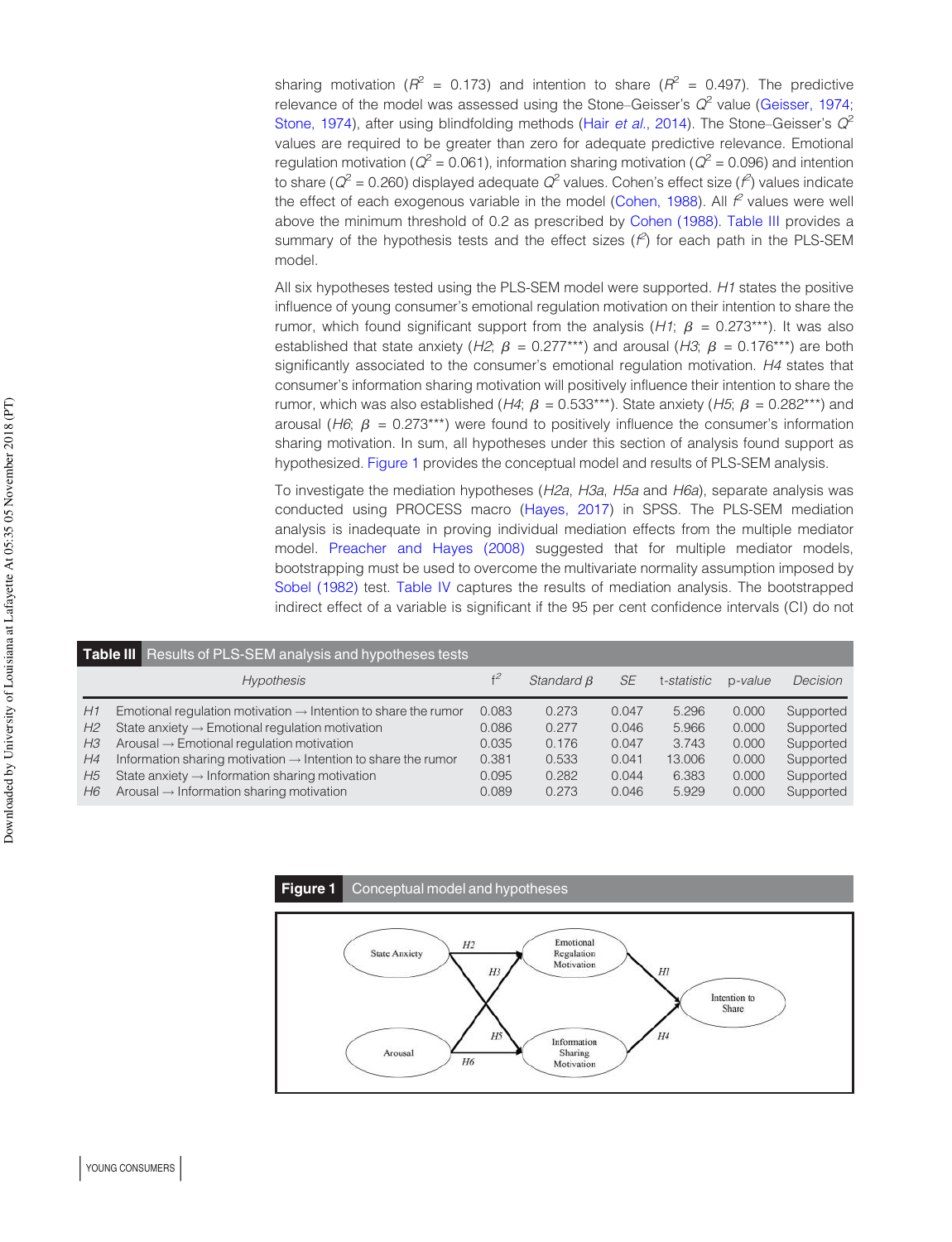#### Table IV Results of mediation hypotheses tests

|        |                                                                                                 |                     |                    | $95\%$ Cl |         |       |                                  |  |  |
|--------|-------------------------------------------------------------------------------------------------|---------------------|--------------------|-----------|---------|-------|----------------------------------|--|--|
|        | <b>Hypothesis</b>                                                                               | Direct<br>effect    | Indirect<br>effect | <b>SE</b> | $\perp$ | UL    | Decision                         |  |  |
| H2a    | State anxiety $\rightarrow$ Emotional regulation<br>motivation $\rightarrow$ Intention to share | $0.096***$          | 0.058              | 0.029     | 0.109   | 0.224 | Supported (partial<br>mediation) |  |  |
| $H$ 3a | Arousal $\rightarrow$ Emotional regulation motivation<br>$\rightarrow$ Intention to share       | 0.049 <sup>NS</sup> | 0.047              | 0.015     | 0.021   | 0.082 | Supported (full mediation)       |  |  |
| H5a    | State anxiety $\rightarrow$ Information sharing<br>motivation $\rightarrow$ Intention to share  | $0.096***$          | 0.048              | 0.018     | 0.015   | 0.087 | Supported (partial<br>mediation) |  |  |
| H6a    | Arousal $\rightarrow$ Information sharing motivation $\rightarrow$<br>Intention to share        | $0.049^{NS}$        | 0.082              | 0.020     | 0.045   | 0.123 | Supported (full mediation)       |  |  |
|        | Notes: *** $p < 0.001$ ; <sup>NS</sup> Direct effect not significant at 95 per cent             |                     |                    |           |         |       |                                  |  |  |

contain zero. Bootstrapping was conducted using 5,000 resamples and the indirect effects were estimated.

It can be seen from Table IV that all four hypotheses satisfy this criterion, and that information sharing motivation and emotional regulation motivation mediate the role of anxiety and arousal. Furthermore, the direct effects of state anxiety on intention to share were significant (95 per cent), whereas those of arousal were not significant. In sum, the analysis indicated that all hypothesized relationships were empirically established. The next section will illustrate the contributions of this study.

#### 5. Discussion

The study explored the rumor sharing dynamics among young consumers. Based on the theorizing and subsequent data analysis, it can be concluded that emotional regulation motivation is a key motivator for the young consumer's to share rumors. Young consumers engage in rumor sharing to manage their emotions of anxiety and arousal. Rumors in the marketplace cause heightened anxieties among young consumers as they portray harmful to dangerous events, such anxieties cause sharing the rumor to manage these emotions. State anxiety is the transient state of apprehension, fear or unease about the rumor content. Young consumers share rumors that cause high state anxiety for emotional regulation. Thus it can be understood that anxiety provoking rumors will be shared by young consumers so that they can reduce and manage these anxieties. At times, rumors are novel, surprising and interesting which create high arousal. Consumers thereby share these rumors to manage this high arousal and associated activation. Highly arousing will motivate the consumer to share these rumor for emotional regulation. These first set of results clearly indicates that emotional regulation is a fundamental reason why young consumer's engage in rumor sharing (DiFonzo and Bordia, 2017). Both anxiety provoking and arousing rumors are shared by young consumers as a mechanism to regulate these emotions. From the term of the latter interest in the state in the latter state of the state of the state of Louisiana Consumer Consumer Consumer Consumer Consumer Consumer Consumer Consumer Consumer Consumer Consumer Consumer Cons

Information sharing motivation is the other motivation that was studied in this paper. The key assertion here was that young consumers will share rumors as a mechanism to share valuable information contained in these rumors (DiFonzo and Bordia, 2017). The results indicate that young consumers will share rumors as they are motivated to let others know what information is contained in the rumor. This is interesting as often rumors don't have evidential basis for the claims they make (Rosnow, 1991) despite which information in the rumor is considered valuable by young consumers. This is probably an important factor why rumors are spread fast (Oh *et al.*, 2013). Rumors which are anxiety provoking can often be generalized to be creating apprehension, fear or unease. Young consumers will share this (potentially harmful) information to fellow consumers to protect them from harm. Thus anxiety provoking rumors are shared as information to keep others safe or for altruistic purposes (Weenig *et al.*, 2014). Rumors that are arousing will also be shared as information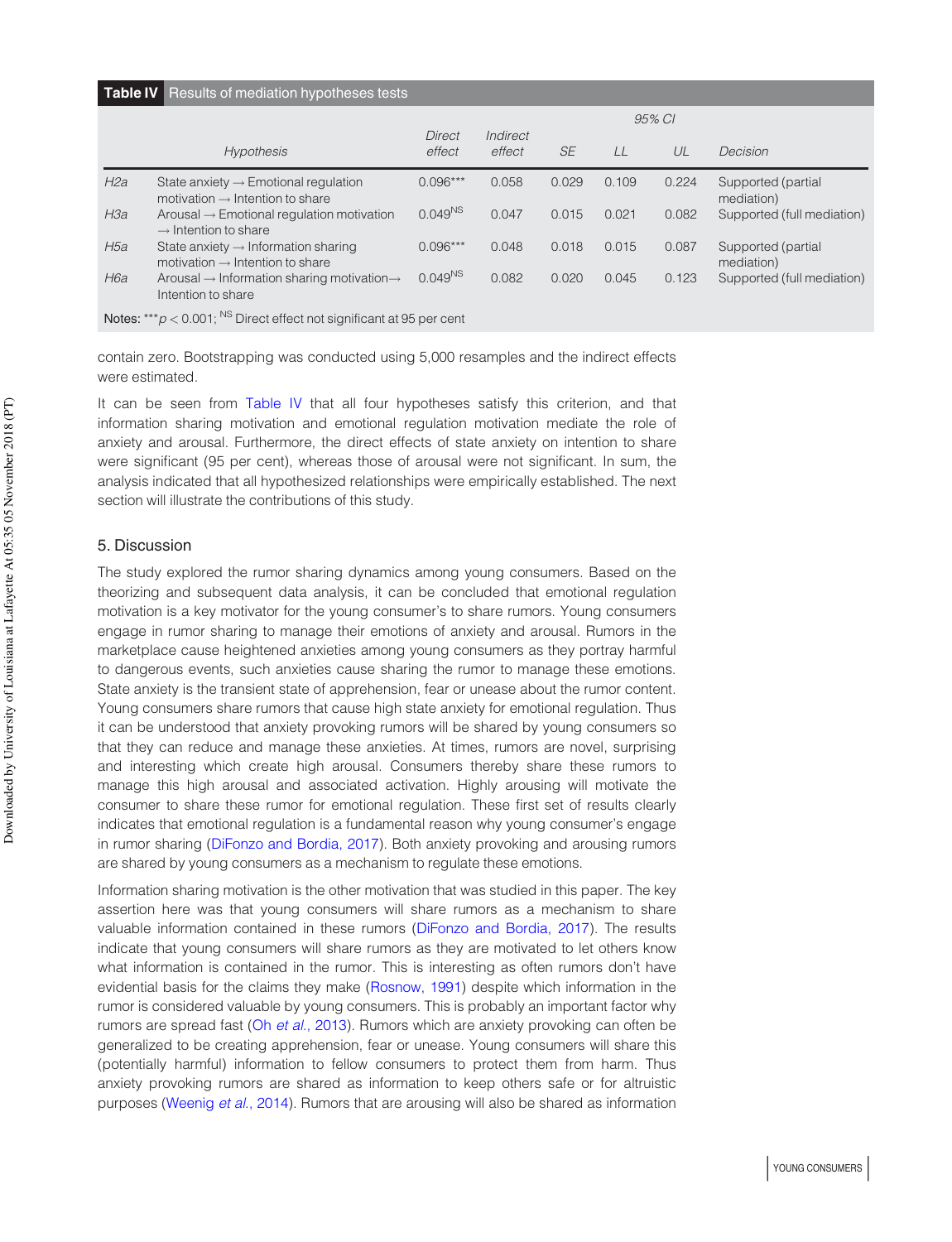to fellow consumers. Such arousing rumors are understood to be shared as a consequence of empathetic arousal (Piliavin *et al.*, 1982; Dovidio *et al.*, 2017), or due to the novel content (Berger, 2011; Berger and Milkman, 2012). In sum, these findings illustrate the cognitive and emotional process involved in rumor sharing among young consumers.

#### 5.1 Theoretical contribution

The paper explores rumor sharing behavior among young consumers with a view on their felt state anxiety and arousal. It was observed that state anxiety and arousal both play an important role in rumor propagation. Young consumers share rumors to manage their emotions or to share information present in the rumor. These findings provide various theoretical contributions. First, the paper explains that young consumers share rumors for emotional regulation and information sharing purposed. This contribution adds to the current research on motivations of rumor sharing (DiFonzo and Bordia, 2017), by providing insights into emotional regulation and information sharing. Second, rumor sharing is due to the emotions (state anxiety and arousal) that consumers experience during the rumor encounter. We highlight that rumor sharing is an outcome of emotional experiences, thereby contributing to "why" rumors are spread in the marketplace. Finally, the paper illustrates that rumor sharing is not a casual/meaningless activity among young consumers, but an activity which is driven by intrinsic (emotional regulation) or extrinsic (information sharing) motives. The paper advances the theoretical understanding of the psychological factors leading to rumor sharing among young consumer and addresses the gap in marketing scholarships understanding of rumor sharing (Dubois *et al.*, 2011).

#### 5.2 Managerial contribution

Managerial contributions of these findings are multifold. First, the paper illustrates key motivations for young consumers to engage in rumor propagation. These findings can be helpful for managers wanting to manage the spread of rumors. State anxiety and arousal are the key elements which need to be controlled to control the spread of a rumor. Strategies for combatting rumor spreading must be addressed to reduce state anxiety and arousal felt among younger consumers. Second, brands which use pre-announcement rumors, such as the launch of a new gadget, must incorporate elements in the campaign to enhance the emotionality of such content to attain a viral reach. Finally, the paper provides practitioners with an understanding of the cognitive elements of emotional regulation and empathetic altruism that causes rumor spread, which can be incorporated in designing viral campaigns and content to attain maximum virality.

#### 6. Limitations and future directions

This paper has few limitations that can be addressed in future. First, data were collected from college students. Future studies must have a wider audience of young consumers across different economic and educational backgrounds to access the effects of education and income. Second, this paper used an experimental setting to gather data. It would be promising to identify rumors under circulation in social media groups and assess the sharing dynamics in a real world setting. Third, this study estimated the role of state anxiety and arousal as emotional triggers to rumor sharing. Future research must assess other basic emotions (e.g. anger, guilt and sadness) or positive and negative effect as fundamental triggers to rumor sharing. Finally, the paper explores only emotional regulation and information sharing motivations. Future research must assess the role of other motivations (e.g. self-enhancement and relationship management) in rumor sharing among young consumers.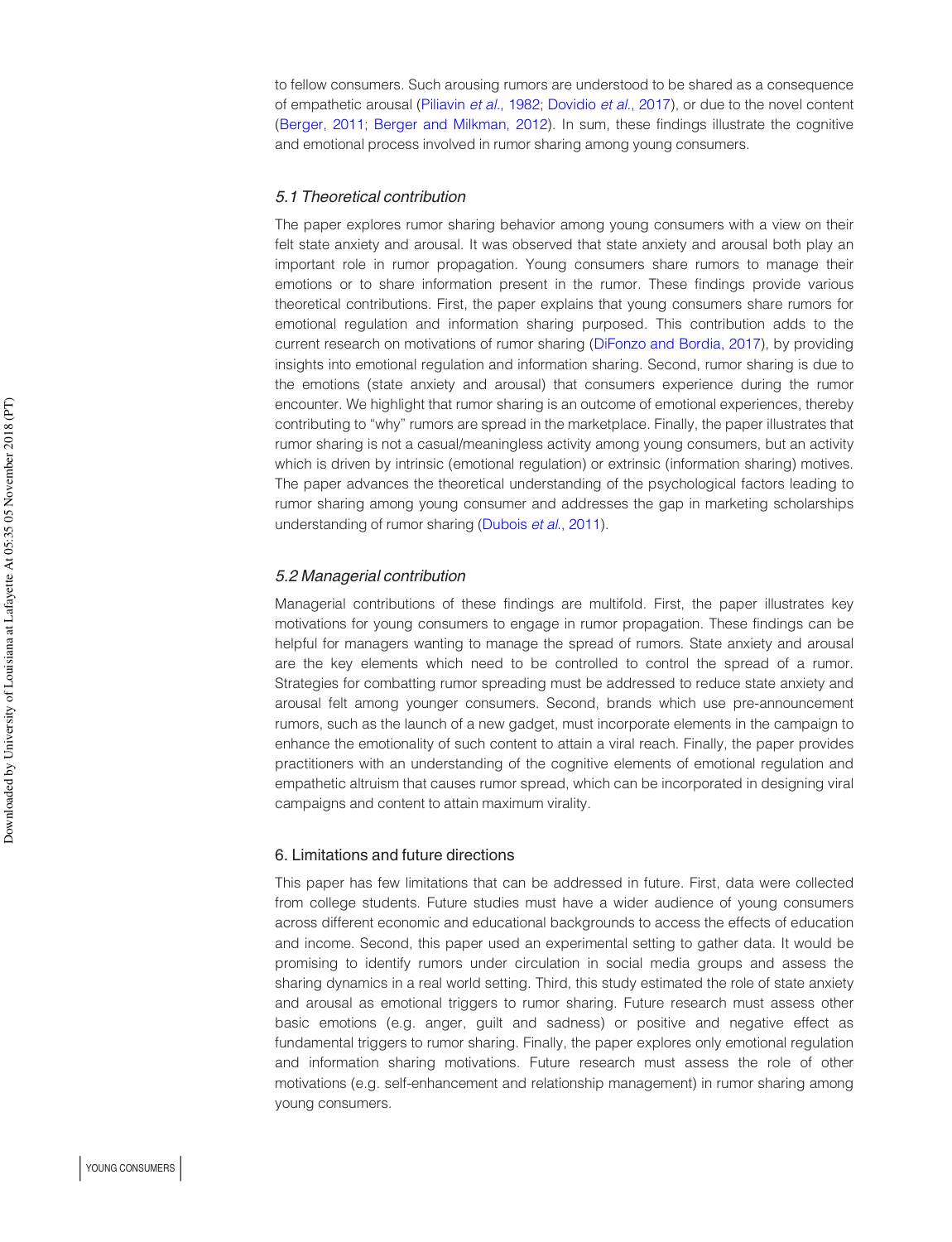#### **References**

Abubakar, A.M., Ilkan, M. and Sahin, P. (2016), "eWOM, eReferral and gender in the virtual community", *Marketing Intelligence and Planning*, Vol. 34 No. 5, pp. 692-710.

Allcott, H. and Gentzkow, M. (2017), "Social media and fake news in the 2016 election", *Journal of Economic Perspectives*, Vol. 31 No. 2, pp. 211-236.

Allport, G. and Postman, L. (1947), *The Psychology of Rumor*, Henry Holt, Oxford.

Aricat, R. (2018), "Effacing the dilemma of the rumouring subject: a value-oriented approach towards studying misinformation on social media", *Journal of Human Values*, Vol. 24 No. 1, pp. 56-65.

Barcelay, D., Higgins, C. and Thomson, R. (1995), "The partial least squares approach to causal modeling personal computer adoption and use as an illustration", *Technology Studies*, Vol. 2, pp. 285-309.

Barrett, L.F. and Russell, J.A. (1998), "Independence and bipolarity in the structure of current affect", *Journal of Personality and Social Psychology*, Vol. 74 No. 4, pp. 967-984.

Berger, J. (2011), "Arousal increases social transmission of information", *Psychological Science*, Vol. 22 No. 7, pp. 891-893.

Berger, J. (2014), "Word of mouth and interpersonal communication: a review and directions for future research", *Journal of Consumer Psychology*, Vol. 24 No. 4, pp. 586-607.

Berger, J. and Milkman, K.L. (2012), "What makes online content viral?", *Journal of Marketing Research*, Vol. 49 No. 2, pp. 192-205.

Berger, J. and Schwartz, E.M. (2011), "What drives immediate and ongoing word of mouth?", *Journal of Marketing Research*, Vol. 48 No. 5, pp. 869-880.

Bordia, P., Hobman, E., Jones, E., Gallois, C. and Callan, V.J. (2004), "Uncertainty during organizational change: types, consequences, and management strategies", *Journal of Business and Psychology*, Vol. 18 No. 4, pp. 507-532. Hoppy 1.2 (2013) World Prices and Theorem at The Point System at Lafayette At 2013, the stationary at Lafayette At 2013, the stationary at Lafayette At 2015 of Louisiana at Lafayette At 2015 of Louisiana at Lafayette At 2

Chang, L. (1994), "A psychometric evaluation of 4-point and 6-point likert-type scales in relation to reliability and validity", *Applied Psychological Measurement*, Vol. 18 No. 3, pp. 205-215.

Chen, C.D. and Kutan, A.M. (2016), "Information transmission through rumors in stock", *Rumor Psychology: Social and Organizational Approaches*, American Psychological Association, Washington, DC.

Chin, W.W. (1998), "The partial least squares approach for structural equation modeling", in Marcoulides, G.A. (Ed.), *Methodology for Business and Management. Modern Methods for Business Research*, Lawrence Erlbaum Associates Publishers, Mahwah, NJ, pp. 295-336.

Cohen, J. (1988), *Statistical Power Analysis for the Behavioral Sciences*, 2nd ed., Erlbaum, Hillsdale, NJ.

Cohen, J. (1992), "A power primer", *Psychological Bulletin*, Vol. 112, pp. 155-159.

Davidson, R.J. (1993), "Parsing affective space: perspectives from neuropsychology and psychophysiology", *Neuropsychology*, Vol. 7 No. 4, pp. 464-475.

DiFonzo, N. and Bordia, P. (2017), "Psychological motivations in rumor spread", *Journal of Behavioral Finance*, Vol. 17 No. 4, pp. 365-381, Rumor Mills, Markets: A New Evidence.

Dovidio, J.F., Piliavin, J.A., Schroeder, D.A. and Penner, L.A. (2017), *The Social Psychology of Prosocial Behavior*, Psychology Press, New York.

Dubois, D., Rucker, D.D. and Tormala, Z.L. (2011), "From rumors to facts, and facts to rumors: the role of certainty decay in consumer communications", *Journal of Marketing Research*, Vol. 48 No. 6, pp. 1020-1032.

Feitosa, W. and Botelho, D. (2017), "Online Brand content sharing on social networks–an experiment assessing the role of emotions on news and advertising online sharing", ACR Latin American Advances.

Fornell, C. and Larcker, D.F. (1981), "Structural equation models with unobservable variables and measurement error: algebra and statistics", *Journal of Marketing Research*, Vol. 18 No. 3, p. 382.

Geisser, S. (1974), "A predictive approach to the random effect model", *Biometrika*, Vol. 61 No. 1, pp. 101-107.

Hair, J.F., Black, W.C., Babin, B.J. and Anderson, R.E. (2010), *Multivariate Data Analysis*, 7th ed., Prentice Hall, Upper Saddle River, NJ.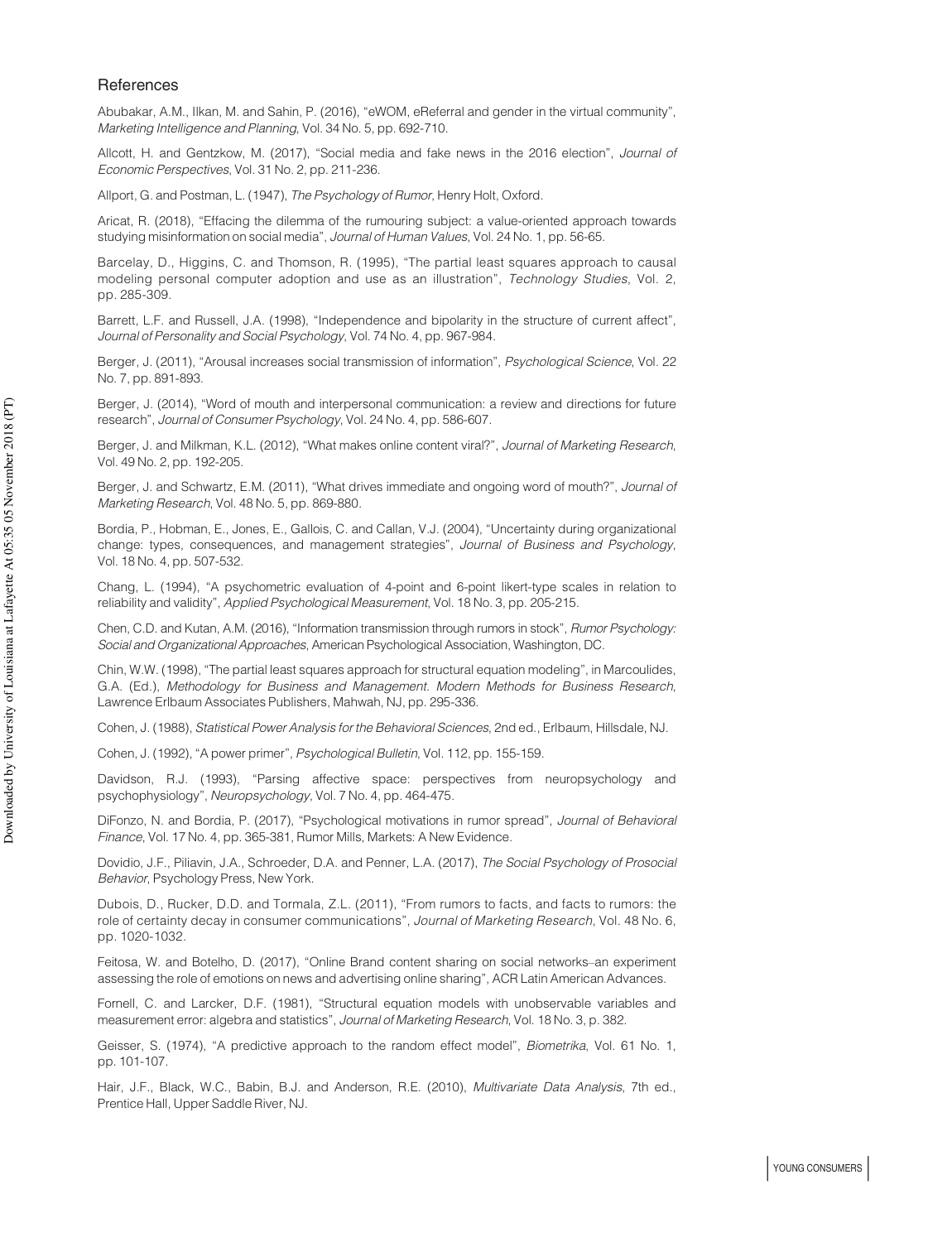Hair, J.F., Hult, G.T.M., Ringle, C.M. and Sarstedt, M. (2014), *A Primer on Partial Least Squares structural Equation Modeling (PLS-SEM)*, Sage Publications, New York, NY.

Hayes, A.F. (2017), *Introduction to Mediation, Moderation, and Conditional Process Analysis: A Regression-Based Approach*, Guilford Publications, New York, NY.

Heilman, K.M. (1997), "The neurobiology of emotional experience", *The Journal of Neuropsychiatry and Clinical Neurosciences*, Vol. 9 No. 3, pp. 439-448.

Hennig-Thurau, T., Gwinner, K.P., Walsh, G. and Gremler, D.D. (2004), "Electronic word-of-mouth via consumer-opinion platforms: what motivates consumers to articulate themselves on the internet?", *Journal of Interactive Marketing*, Vol. 18 No. 1, pp. 38-52.

Henseler, J., Ringle, C.M. and Sarstedt, M. (2015), "A new criterion for assessing discriminant validity in variance-based structural equation modeling", *Journal of the Academy of Marketing Science*, Vol. 43 No. 1, pp. 115-135.

Hoffman, M.L. (1981), "Is altruism part of human nature?", *Journal of Personality and Social Psychology*, Vol. 40 No. 1, pp. 121-137.

Huang, J., Ali, R. and Liao, J. (2017), "The effect of user experience in online games on word of mouth: a pleasure-arousal-dominance (PAD) model perspective", *Computers in Human Behavior*, Vol. 75, pp. 329-338.

Jia, M., Ruan, H. and Zhang, Z. (2017), "How rumors fly", *Journal of Business Research*, Vol. 72, pp. 33-45.

Kamins, M., Folkes, V. and Perner, L. (1997), "Consumer responses to rumors: good news, bad news", *Journal of Consumer Psychology*, Vol. 6 No. 2, pp. 165-187.

Kimmel, A.J. (2004), *Rumors and Rumor Control: A Manager's Guide to Understanding and Combatting Rumors*, Erlbaum, Mahwah, NJ.

McCasland, M. (2005), "Mobile marketing to millennials", *Young Consumers*, Vol. 6 No. 3, pp. 8-13.

Marteau, T.M. and Bekker, H. (1992), "The development of a six-item short-form of the state scale of the Spielberger State—trait anxiety inventory (STAI)", *British Journal of Clinical Psychology*, Vol. 31 No. 3, pp. 301-306.

Mehrabian, A. and Russell, J.A. (1974), *An Approach to Environmental Psychology*, MIT Press, Cambridge.

Needham, A. (2008), "Word of mouth, youth and their brands", *Young Consumers*, Vol. 9 No. 1, pp. 60-62.

Nunnally, J.C. and Bernstein, I.H. (1967), *Psychometric Theory*, Vol. 226, McGraw-Hill, New York, NY.

Oh, O., Agrawal, M. and Rao, H.R. (2013), "Community intelligence and social media services: a rumor theoretic analysis of tweets during social crises", *MIS Quarterly*, Vol. 37 No. 2, pp. 407-426.

Pahlevan Sharif, S. and Yeoh, K.K. (2018), "Excessive social networking sites use and online compulsive buying in young adults: the mediating role of money attitude", *Young Consumers*, Vol. 118.

Pezzo, M.V. and Beckstead, J.W. (2006), "A multilevel analysis of rumor transmission: effects of anxiety and belief in two field experiments", *Basic and Applied Social Psychology*, Vol. 28 No. 1, pp. 91-100.

Picard, R.W., Fedor, S. and Ayzenberg, Y. (2016), "Multiple arousal theory and daily-life electrodermal activity asymmetry", *Emotion Review*, Vol. 8 No. 1, pp. 62-75.

Piliavin, J.A., Callero, P.L. and Evans, D.E. (1982), "Addiction to altruism? Opponent-process theory and habitual blood donation", *Journal of Personality and Social Psychology*, Vol. 43 No. 6, pp. 1200-1213.

Preacher, K.J. and Hayes, A.F. (2008), "Asymptotic and resampling strategies for assessing and comparing indirect effects in multiple mediator models", *Behavior Research Methods*, Vol. 40 No. 3, pp. 879-891.

Pribram, K.H. and McGuinness, D. (1975), "Arousal, activation, and effort in the control of attention", *Psychological Review*, Vol. 82 No. 2, p. 116.

Procter, J. and Richards, M. (2002), "Word-of-mouth marketing: beyond pester power", *Young Consumers*, Vol. 3 No. 3, pp. 3-11.

Rime´, B. (2009), "Emotion elicits the social sharing of emotion: theory and empirical review", *Emotion Review*, Vol. 1 No. 1, pp. 60-85.